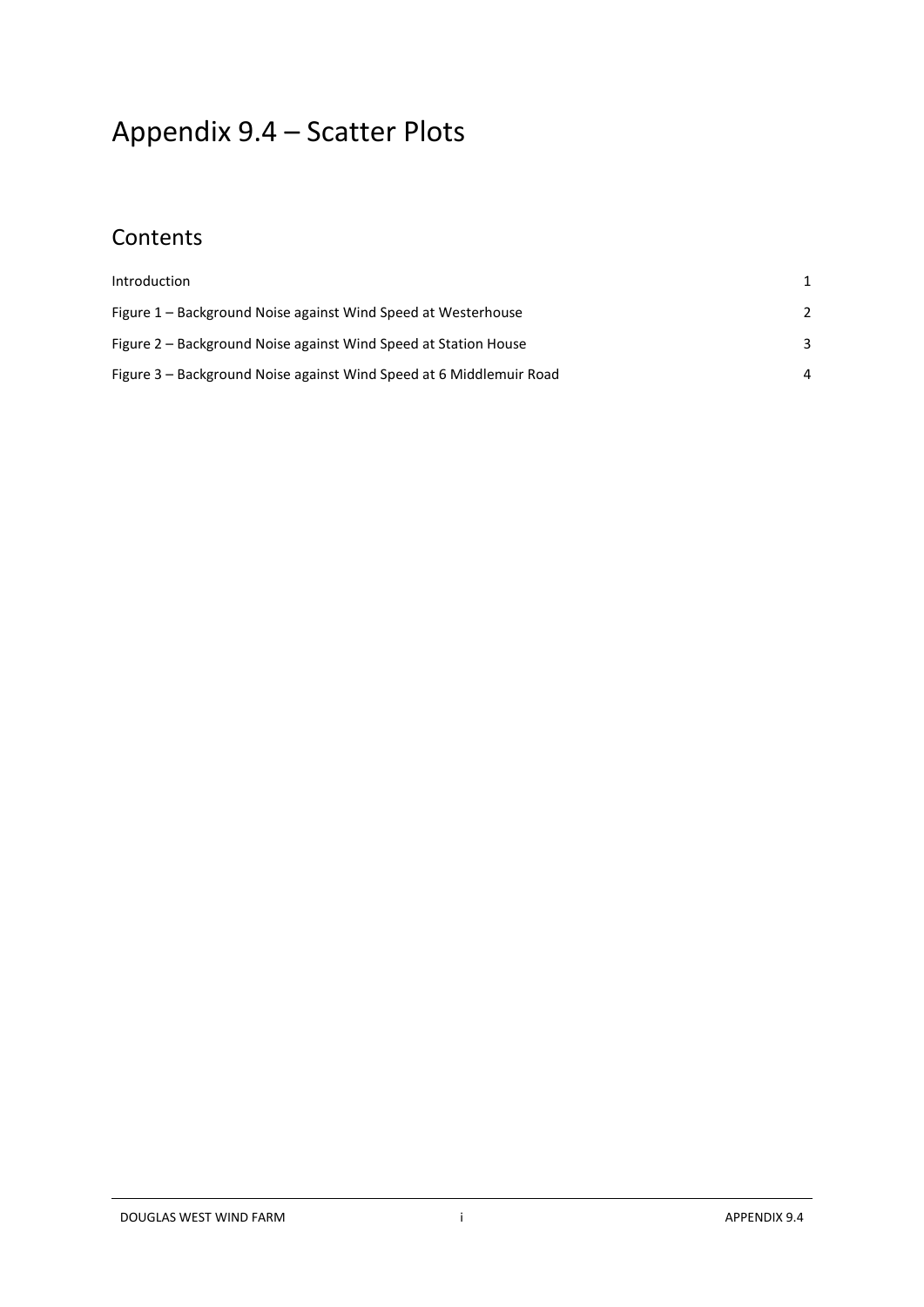This page is intentionally blank.

DOUGLAS WEST WIND FARM **ii APPENDIX 9.4**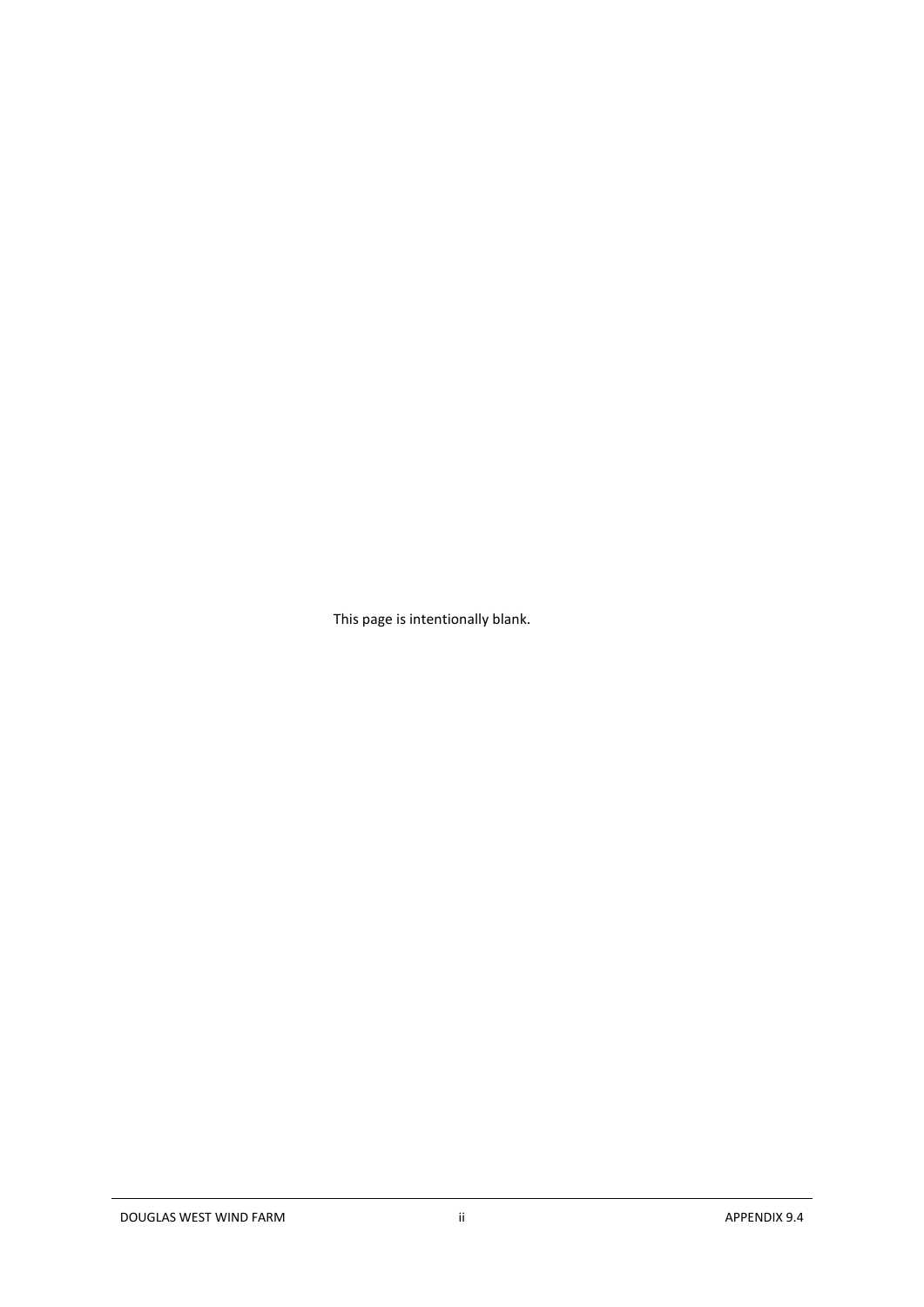# Appendix 9.4: Scatter Plots

### <span id="page-2-0"></span>*Introduction*

The graphs presented show the background noise levels against derived 10m wind speed for daytime amenity and night-time periods for each of the survey locations. The results for Westerhouse were derived from the 2015 measurements only. The results for Station House were directionally filtered in accordance with the recommendations of the IOA Good Practice Guide in order to eliminate possible data corruption by the thenexisting operational turbines to the west: all data points within the westerly quadrant 235<sup>o</sup> to 315<sup>o</sup> were disregarded as well as all potentially rain-affected data points.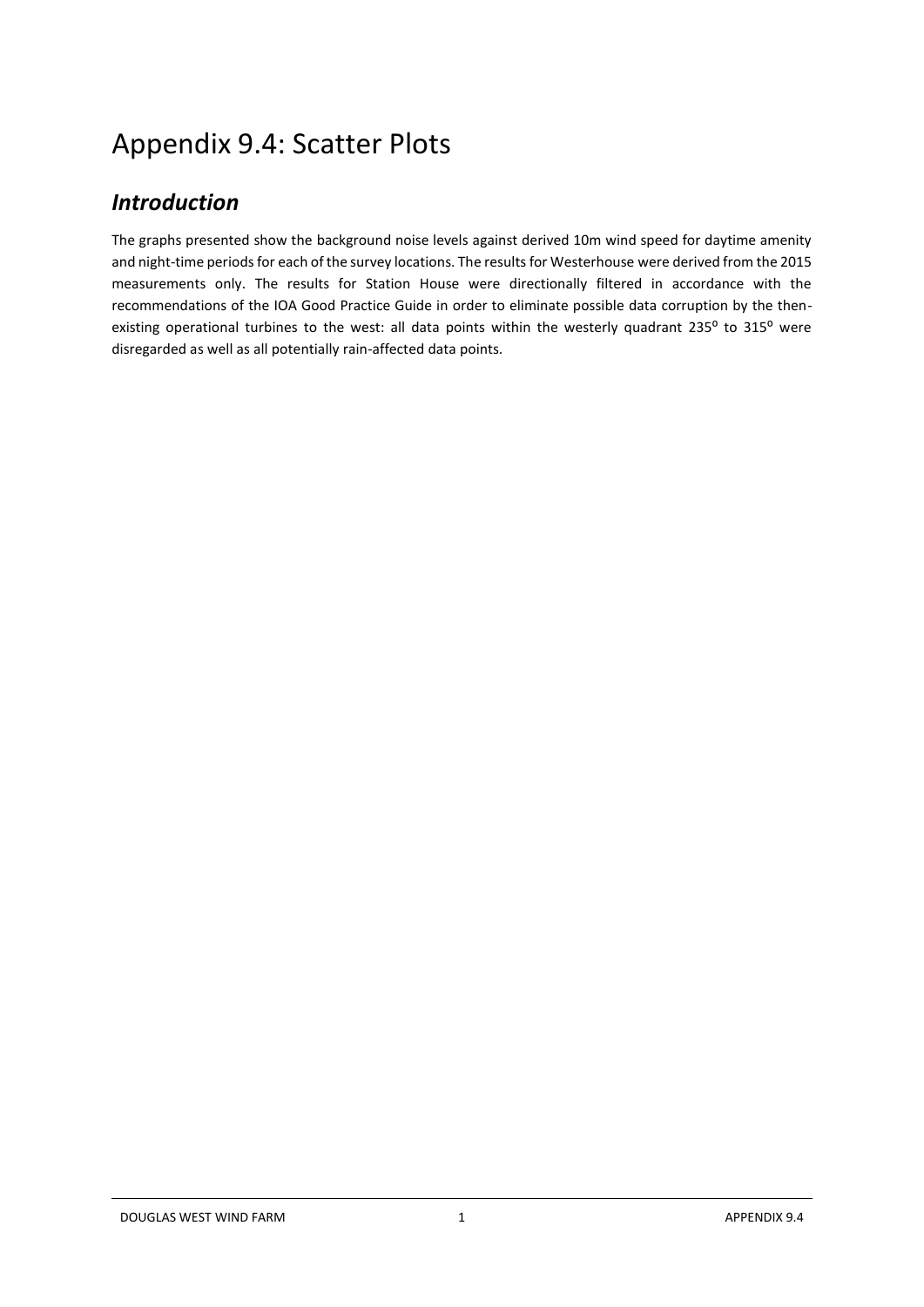

<span id="page-3-0"></span>*Figure 1 – Background Noise against Wind Speed at Westerhouse*

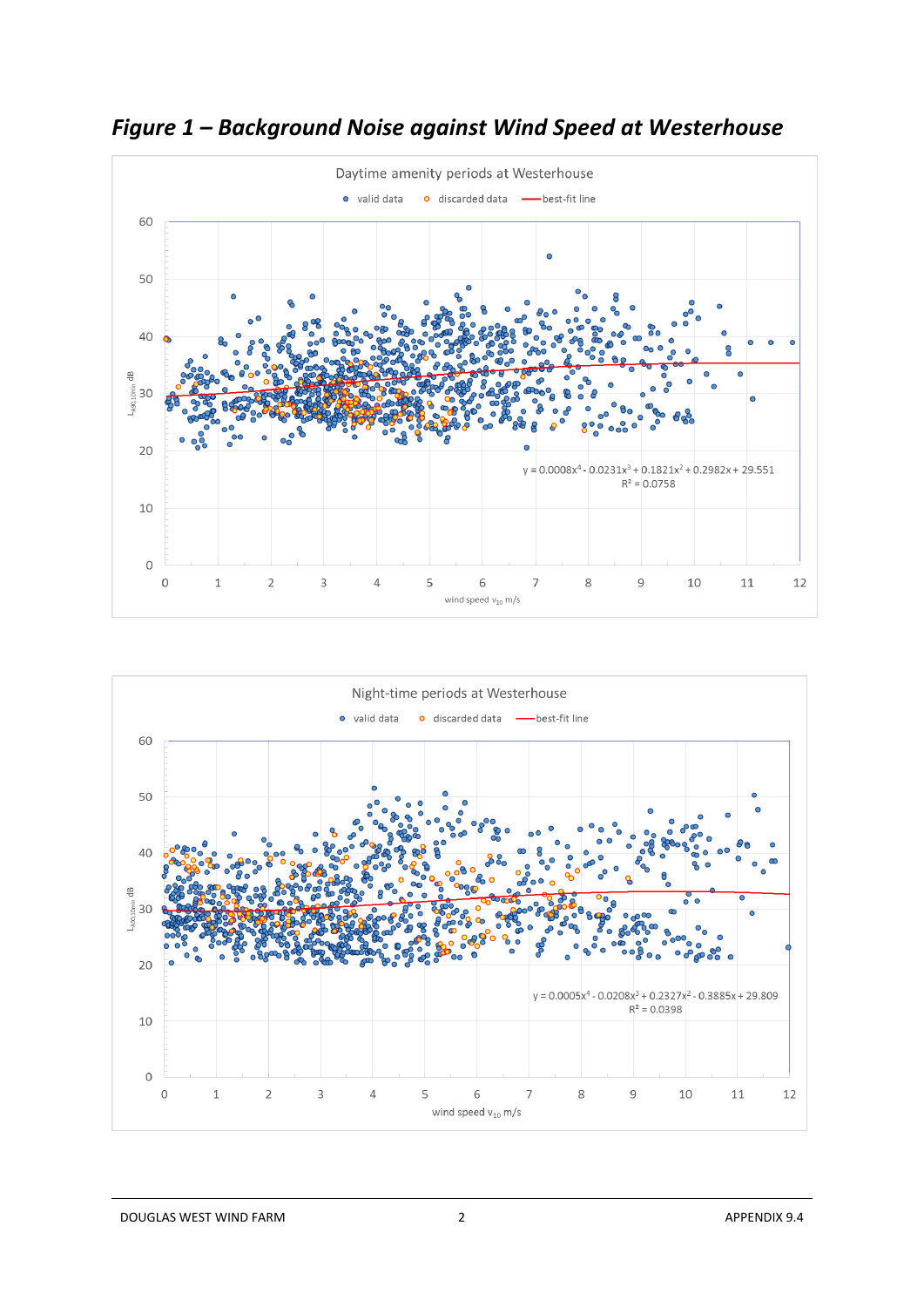### <span id="page-4-0"></span>*Figure 2 – Background Noise against Wind Speed at Station House*



Daytime amenity periods at N2 Station House: directionally filtered data

#### Night-time periods at N2 Station House: directionally filtered data



DOUGLAS WEST WIND FARM 3 APPENDIX 9.4